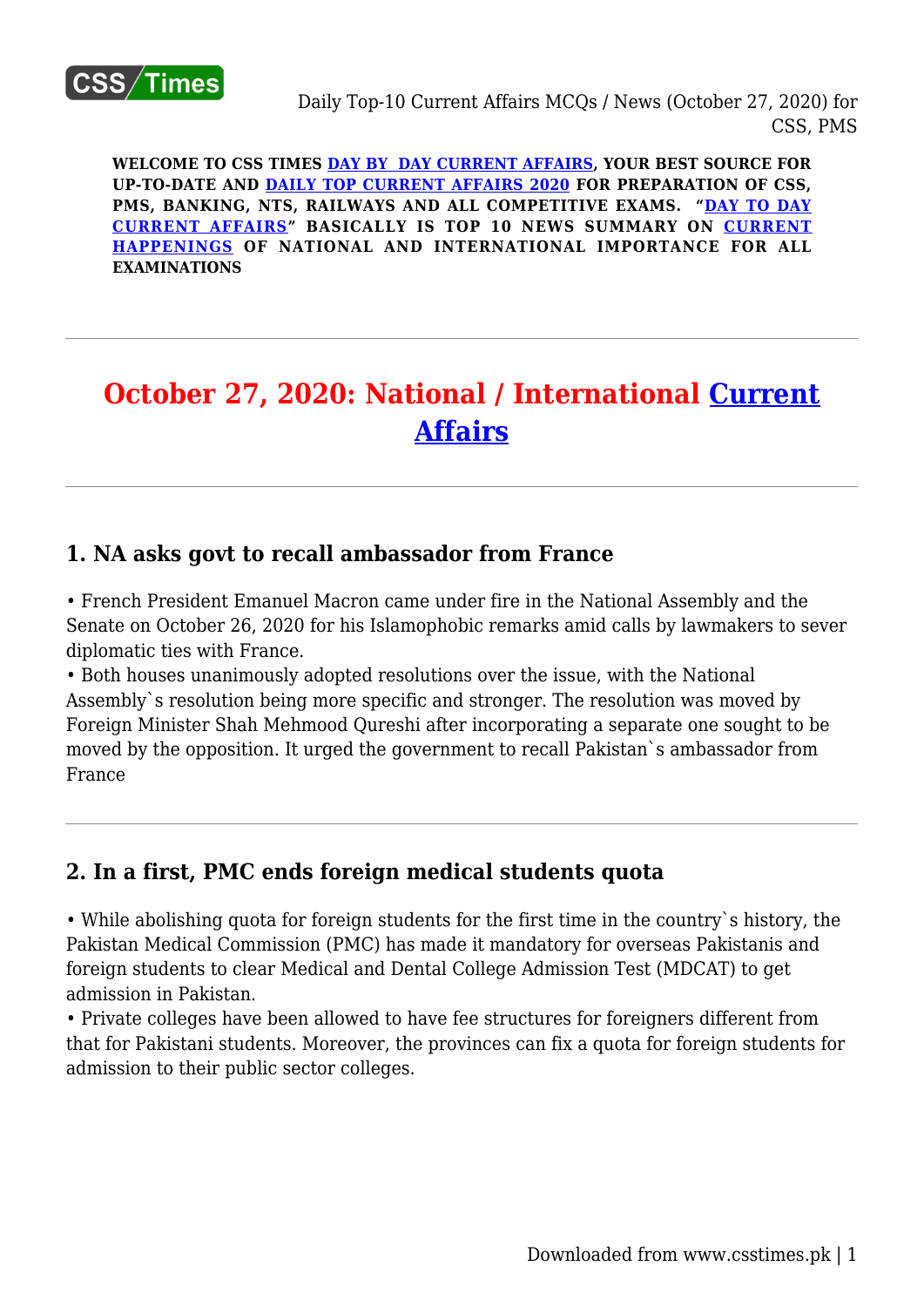

# **3. Senate, NA pass resolutions against blasphemous caricatures in France**

• Both the houses of Parliament – Senate and National Assembly – yesterday unanimously adopted resolutions in their separate sessions condemning the publication of blasphemous caricatures in France and the "resurgence of Islamophobic acts" in some countries. • In the National Assembly, though the resolution moved by Foreign Minister Shah Mehmood Qureshi was passed unanimously, yet the house witnessed a verbal brawl between government and opposition before the presentation of the resolution.

• According to the unanimous resolution, the lower house took serious notice of the republication of blasphemous caricatures depicting Prophet Muhammad (Peace Be Upon Him) and the desecration of the Holy Quran in Norway and Sweden and condemned in strongest terms the resurgence of blasphemous and Islamophobic acts by mischievous elements in some parts of the world.

#### **4. Pakistan, EGV sign MoU for electric buses**

• Minister for Science and Technology Fawad Chaudhary said that adoption of technology was imperative to meet modern-day challenges and for development of the country.

• He was talking to media here during the signing ceremony of a memorandum of understanding between Ministry of Science and an international consortium EGV regarding electric busses.

• EGV is one of the largest bus manufacturing companies and, under the agreement, now it will manufacture electric busses for Pakistan. "This is our second contract of electric buses with a British company," he said.

# **5. Govt appoints Nargis Sethi as Pay and Pension Commission chairperson**

• The federal government on October 26, 2020 has reconstituted the Pay and Pension Commission by appointing former federal secretary Nargis Sethi as its chairperson. • "The Prime Minister has been pleased to appoint former Federal Secretary Ms. Nargis Sethi as Chairperson of the Pay and Pension Commission with immediate effect," said a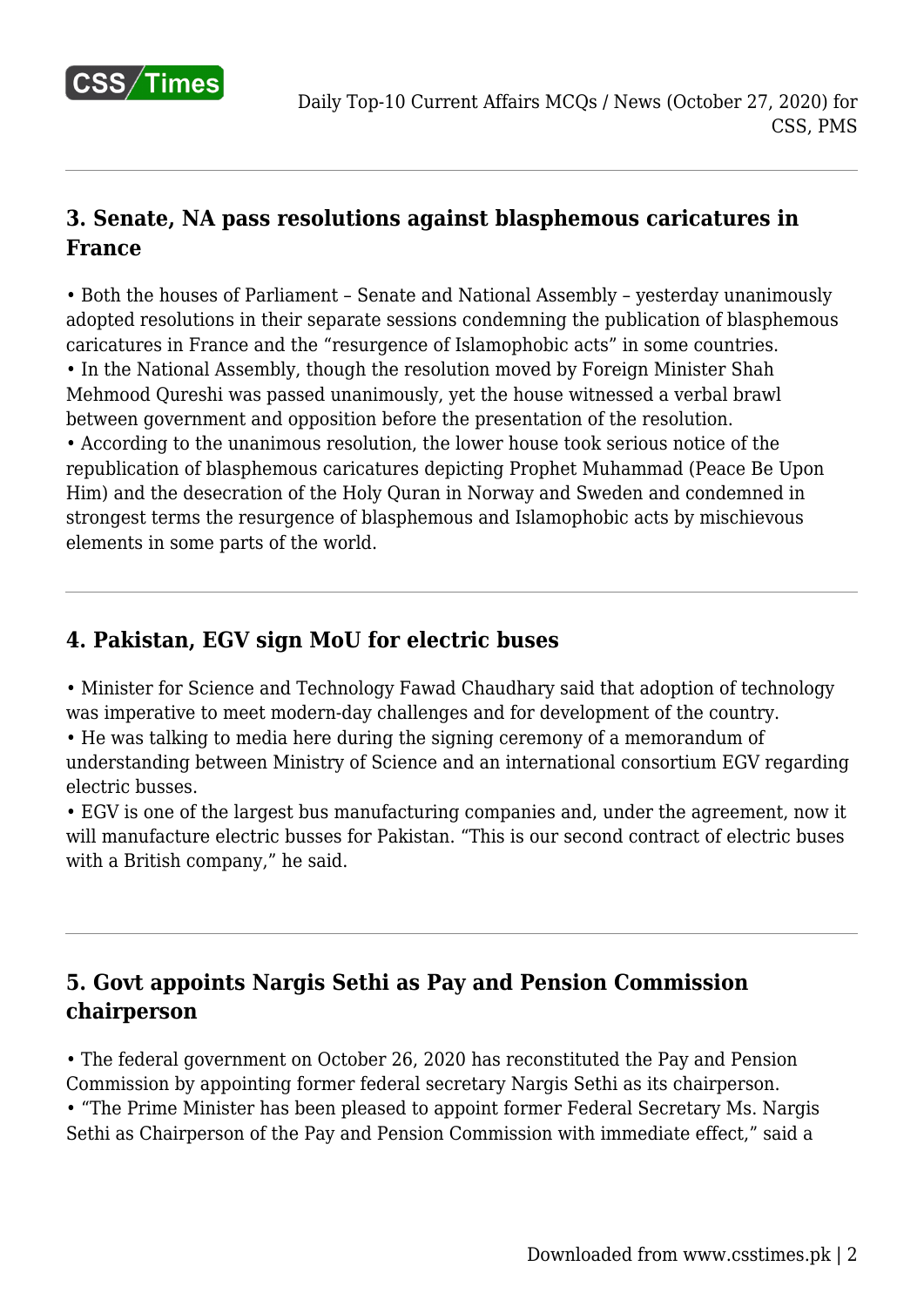

notification issued by ministry of finance yesterday. The federal government has appointed Ms. Sethi as Chairperson of the Pay and Pension Commission after Wajid Rana had resigned from the post.

# **6. India, US clinch defence pact on satellite data**

• India will sign a military agreement with the United States for sharing of sensitive satellite data, the defence ministry said on Monday, as the two sides began a top-level security dialogue aimed at countering China`s growing power in the region.

• US Secretary of State Mike Pompeo and Defence Secretary Mark Esper flew into New Delhi for talks with Indian leaders at a time when India is locked in its most serious military standoff with China at the disputed Himalayan border in decades.

## **7. Third attempt at Karabakh ceasefire quickly collapses**

• A third attempt at halting weeks of fighting over Nagorno Karabakh collapsed quickly on October 26, 2020 with Armenia and Azerbaijan trading accusations of violating the USbrokered ceasefire within minutes.

• As fighting over the disputed region enters its second month, international mediators are scrambling to bring a stop to frontline clashes and shelling of civilian areas that have left hundreds dead.

# **8. US air strike kills five Taliban in Wardak**

• A US air strike launched to support Afghan security forces killed five Taliban fighters in central Afghanistan on Sunday evening, a spokesman for US forces in Afghanistan said. • Violence has escalated in recent weeks with clashes taking place between the insurgents and government troops across the country, while negotiators from both sides have held talks in Qatar for a peace deal that could allow Washington to withdraw its remaining forces and end the United States` longest war.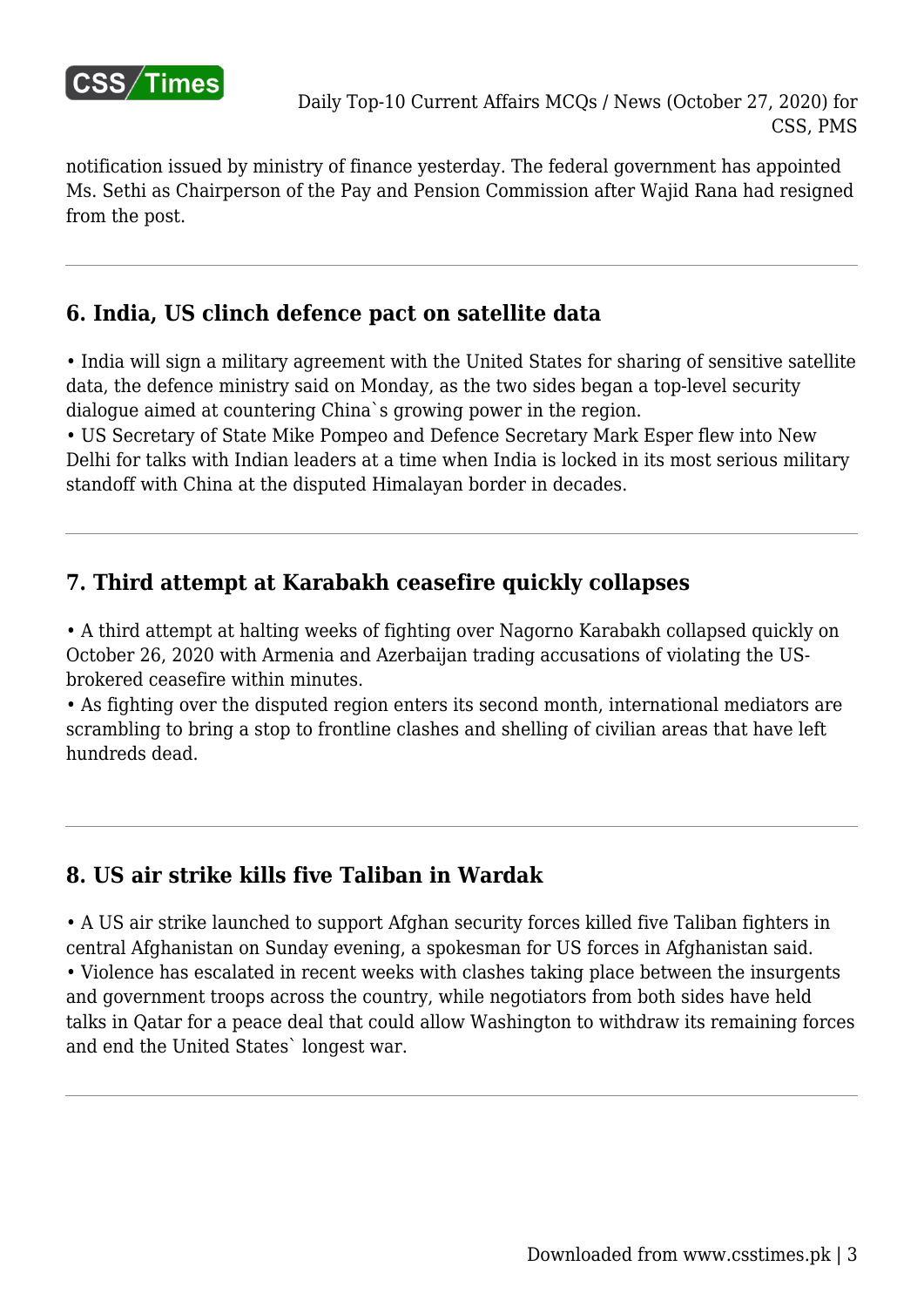

## **9. Moon richer in water than once thought, says study**

• There may be far more water on the Moon than previously thought, according to two studies published on October 26, 2020 raising the tantalising prospect that astronauts on future space missions could find refreshment and maybe even fuel on the lunar surface.

• The Moon was believed to be bone dry un tilaround a decade ago when a series of findings suggested that our nearest celestial neighbour has traces of water trapped in the surface.

# **10. Entire Cricket South Africa board resigns as crisis deepens**

• The entire board of Cricket South Africa (CSA) has resigned ahead of a governmentimposed deadline for it to co-operate in an investigation of misconduct within the sport`s national governing body.

• The acting president and a group of board members resigned at a meeting October 25, 2020 and the remainder stepped down on Monday, Cricket South Africa said. Three board members will stay in their roles temporarily `to ensure the continuity and stability of the organisation,` CSA said

# **Watch Daily Top10 News on Youtube**

# **Check our daily updated 's Complete Day by Day [Current Affairs Notes](https://www.csstimes.pk/category/csssubject/csscompulsorysubjects/currentaffairs/)**

#### **October 2020:**

- [Daily Top-10 Current Affairs MCQs / News \(October 24, 2021\) for CSS, PMS](https://www.csstimes.pk/current-affairs-mcqs-oct-24-2021/)
- [Daily Top-10 Current Affairs MCQs / News \(November 10, 2020\) for CSS, PMS](https://www.csstimes.pk/current-affairs-mcqs-nov-10-2020/)
- [Daily Top-10 Current Affairs MCQs / News \(November 05, 2020\) for CSS, PMS](https://www.csstimes.pk/current-affairs-mcqs-nov-05-2020/)
- [Daily Top-10 Current Affairs MCQs / News \(October 30, 2020\) for CSS, PMS](https://www.csstimes.pk/current-affairs-mcqs-oct-30-2020/)
- [Daily Top-10 Current Affairs MCQs / News \(October 29, 2020\) for CSS, PMS](https://www.csstimes.pk/current-affairs-mcqs-oct-29-2020/)
- [Daily Top-10 Current Affairs MCQs / News \(October 28, 2020\) for CSS, PMS](https://www.csstimes.pk/current-affairs-mcqs-oct-28-2020/)
- [Daily Top-10 Current Affairs MCQs / News \(October 27, 2020\) for CSS, PMS](https://www.csstimes.pk/current-affairs-mcqs-oct-27-2020/)
- [Daily Top-10 Current Affairs MCQs / News \(October 26, 2020\) for CSS, PMS](https://www.csstimes.pk/current-affairs-mcqs-oct-26-2020/)
- [Daily Top-10 Current Affairs MCQs / News \(October 25, 2020\) for CSS, PMS](https://www.csstimes.pk/current-affairs-mcqs-oct-25-2020/)
- [Daily Top-10 Current Affairs MCQs / News \(October 24, 2020\) for CSS, PMS](https://www.csstimes.pk/top-10-current-affairs-mcqs-oct-24-2020/)
- 1
- $\cdot$  [2](https://www.csstimes.pk/current-affairs-mcqs-oct-27-2020/?pdf=14905&lcp_page0=2#lcp_instance_0)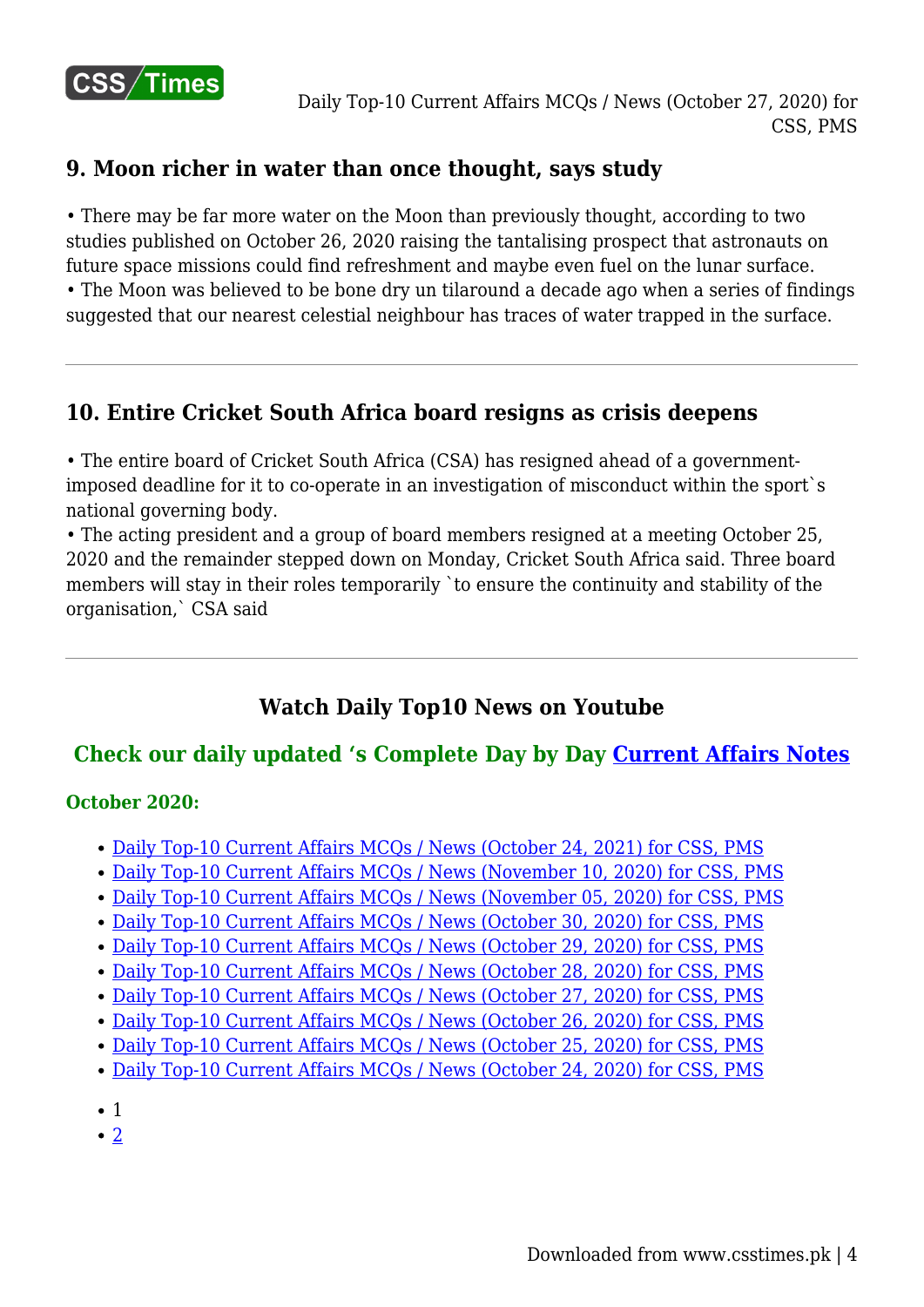

Daily Top-10 Current Affairs MCQs / News (October 27, 2020) for CSS, PMS

- [3](https://www.csstimes.pk/current-affairs-mcqs-oct-27-2020/?pdf=14905&lcp_page0=3#lcp_instance_0)
- $\bullet$  [4](https://www.csstimes.pk/current-affairs-mcqs-oct-27-2020/?pdf=14905&lcp_page0=4#lcp_instance_0)
- $\bullet$  [>>](https://www.csstimes.pk/current-affairs-mcqs-oct-27-2020/?pdf=14905&lcp_page0=2#lcp_instance_0)

#### **September 2020:**

- [Daily Top-10 Current Affairs MCQs / News \(September 30, 2020\) for CSS, PMS](https://www.csstimes.pk/current-affairs-mcqs-sep-30-2020/)
- [Daily Top-10 Current Affairs MCQs / News \(September 29, 2020\) for CSS, PMS](https://www.csstimes.pk/current-affairs-mcqs-sep-29-2020/)
- [Daily Top-10 Current Affairs MCQs / News \(September 28, 2020\) for CSS, PMS](https://www.csstimes.pk/current-affairs-mcqs-sep-28-2020/)
- [Daily Top-10 Current Affairs MCQs / News \(September 27, 2020\) for CSS, PMS](https://www.csstimes.pk/current-affairs-mcqs-sep-27-2020/)
- [Daily Top-10 Current Affairs MCQs / News \(September 26, 2020\) for CSS, PMS](https://www.csstimes.pk/current-affairs-mcqs-sep-26-2020/)
- [Daily Top-10 Current Affairs MCQs / News \(September 25, 2020\) for CSS, PMS](https://www.csstimes.pk/current-affairs-mcqs-sep-25-2020/)
- [Daily Top-10 Current Affairs MCQs / News \(September 24, 2020\) for CSS, PMS](https://www.csstimes.pk/current-affairs-mcqs-sep-24-2020/)
- [Daily Top-10 Current Affairs MCQs / News \(September 23, 2020\) for CSS, PMS](https://www.csstimes.pk/current-affairs-mcqs-sep-23-2020/)
- [Daily Top-10 Current Affairs MCQs / News \(September 22, 2020\) for CSS, PMS](https://www.csstimes.pk/current-affairs-mcqs-sep-21-2020-2/)
- [Daily Top-10 Current Affairs MCQs / News \(September 21, 2020\) for CSS, PMS](https://www.csstimes.pk/current-affairs-mcqs-sep-21-2020/)
- $\bullet$  1
- $\cdot$  [2](https://www.csstimes.pk/current-affairs-mcqs-oct-27-2020/?pdf=14905&lcp_page0=2#lcp_instance_0)
- $\cdot \underline{3}$  $\cdot \underline{3}$  $\cdot \underline{3}$
- $\cdot$   $\geq$

#### **August 2020:**

- [Daily Top-10 Current Affairs MCQs / News \(August 23, 2021\) for CSS, PMS](https://www.csstimes.pk/current-affairs-mcqs-aug-23-2021/)
- [Daily Top-10 Current Affairs MCQs / News \(August 30, 2020\) for CSS, PMS](https://www.csstimes.pk/current-affairs-mcqs-august-30-2020/)
- [Daily Top-10 Current Affairs MCQs / News \(August 29, 2020\) for CSS, PMS](https://www.csstimes.pk/daily-top-10-current-affairs-mcqs-news-august-29-2020-css-pms/)
- [Daily Top-10 Current Affairs MCQs / News \(August 27, 2020\) for CSS, PMS](https://www.csstimes.pk/current-affairs-mcqs-august-27-2020/)
- [Daily Top-10 Current Affairs MCQs / News \(August 26, 2020\) for CSS, PMS](https://www.csstimes.pk/current-affairs-mcqs-august-26-2020/)
- [Daily Top-10 Current Affairs MCQs / News \(August 25, 2020\) for CSS, PMS](https://www.csstimes.pk/current-affairs-mcqs-august-25-2020/)
- [Daily Top-10 Current Affairs MCQs / News \(August 24, 2020\) for CSS, PMS](https://www.csstimes.pk/current-affairs-mcqs-august-24-2020/)
- [Daily Top-10 Current Affairs MCQs / News \(August 23, 2020\) for CSS, PMS](https://www.csstimes.pk/current-affairs-mcqs-news-august-23-2020/)
- [Daily Top-10 Current Affairs MCQs / News \(August 22, 2020\) for CSS, PMS](https://www.csstimes.pk/current-affairs-mcqs-august-22-2020/)
- [Daily Top-10 Current Affairs MCQs / News \(August 21, 2020\) for CSS, PMS](https://www.csstimes.pk/current-affairs-mcqs-august-21-2020/)
- $\bullet$  1
- $\bullet$  [2](https://www.csstimes.pk/current-affairs-mcqs-oct-27-2020/?pdf=14905&lcp_page0=2#lcp_instance_0)
- [3](https://www.csstimes.pk/current-affairs-mcqs-oct-27-2020/?pdf=14905&lcp_page0=3#lcp_instance_0)
- $\bullet$  [>>](https://www.csstimes.pk/current-affairs-mcqs-oct-27-2020/?pdf=14905&lcp_page0=2#lcp_instance_0)